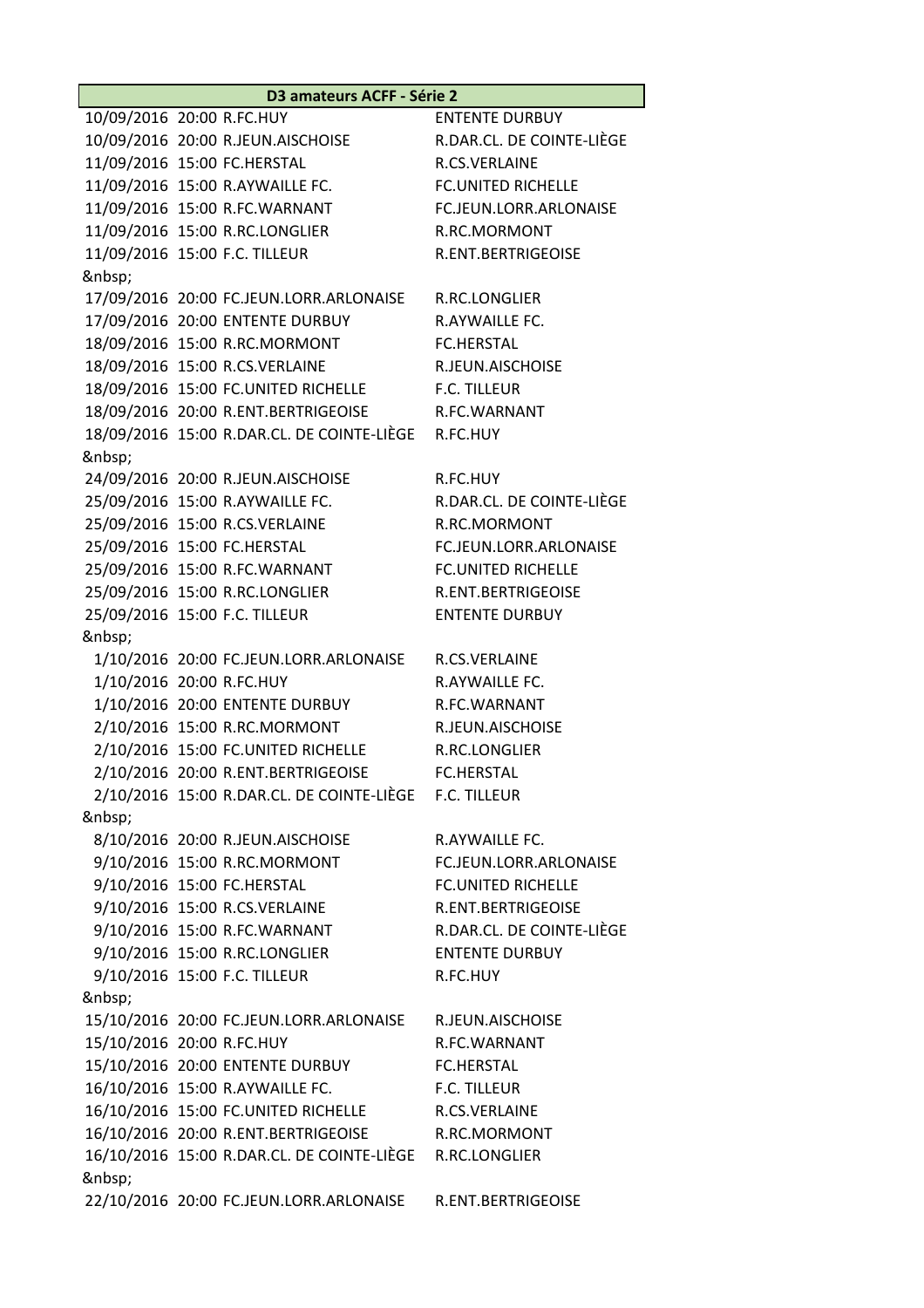22/10/2016 20:00 R.JEUN.AISCHOISE F.C. TILLEUR 23/10/2016 15:00 R.RC.LONGLIER R.FC.HUY 23/10/2016 15:00 R.FC.WARNANT R.AYWAILLE FC. 23/10/2016 15:00 FC.HERSTAL R.DAR.CL. DE COINTE-LIÈGE 23/10/2016 15:00 R.CS.VERLAINE ENTENTE DURBUY 23/10/2016 15:00 R.RC.MORMONT FC.UNITED RICHELLE 30/10/2016 15:00 FC.UNITED RICHELLE FC.JEUN.LORR.ARLONAISE 30/10/2016 15:00 R.ENT.BERTRIGEOISE R.JEUN.AISCHOISE 30/10/2016 15:00 F.C. TILLEUR R.FC.WARNANT 30/10/2016 15:00 R.AYWAILLE FC. R.RC.LONGLIER 30/10/2016 15:00 R.FC.HUY FC.HERSTAL 30/10/2016 15:00 R.DAR.CL. DE COINTE-LIÈGE R.CS.VERLAINE 30/10/2016 15:00 ENTENTE DURBUY R.RC.MORMONT 5/11/2016 20:00 FC.JEUN.LORR.ARLONAISE ENTENTE DURBUY 5/11/2016 20:00 R.JEUN.AISCHOISE R.FC.WARNANT 6/11/2016 15:00 R.RC.MORMONT R.DAR.CL. DE COINTE-LIÈGE 6/11/2016 15:00 R.CS.VERLAINE R.FC.HUY 6/11/2016 15:00 R.RC.LONGLIER F.C. TILLEUR 6/11/2016 15:00 FC.HERSTAL R.AYWAILLE FC. 6/11/2016 20:00 R.ENT.BERTRIGEOISE FC.UNITED RICHELLE 19/11/2016 20:00 R.FC.HUY R.RC.MORMONT 19/11/2016 20:00 ENTENTE DURBUY R.ENT.BERTRIGEOISE 20/11/2016 15:00 FC.UNITED RICHELLE R.JEUN.AISCHOISE 20/11/2016 15:00 R.AYWAILLE FC. R.CS.VERLAINE 20/11/2016 15:00 R.FC.WARNANT R.RC.LONGLIER 20/11/2016 15:00 R.DAR.CL. DE COINTE-LIÈGE FC.JEUN.LORR.ARLONAISE 20/11/2016 15:00 F.C. TILLEUR FC.HERSTAL 26/11/2016 20:00 FC.JEUN.LORR.ARLONAISE R.FC.HUY 26/11/2016 20:00 R.JEUN.AISCHOISE R.RC.LONGLIER 27/11/2016 15:00 FC.HERSTAL R.FC.WARNANT 27/11/2016 15:00 R.CS.VERLAINE F.C. TILLEUR 27/11/2016 15:00 R.RC.MORMONT R.AYWAILLE FC. 27/11/2016 15:00 FC.UNITED RICHELLE ENTENTE DURBUY 27/11/2016 20:00 R.ENT.BERTRIGEOISE R.DAR.CL. DE COINTE-LIÈGE 3/12/2016 20:00 R.FC.HUY R.ENT.BERTRIGEOISE 3/12/2016 20:00 R.JEUN.AISCHOISE ENTENTE DURBUY 4/12/2016 15:00 R.RC.LONGLIER FC.HERSTAL 4/12/2016 15:00 R.AYWAILLE FC. FC.JEUN.LORR.ARLONAISE 4/12/2016 15:00 R.FC.WARNANT R.CS.VERLAINE 4/12/2016 15:00 R.DAR.CL. DE COINTE-LIÈGE FC.UNITED RICHELLE 4/12/2016 15:00 F.C. TILLEUR R.RC.MORMONT &nbsp: 10/12/2016 20:00 FC.JEUN.LORR.ARLONAISE F.C. TILLEUR 10/12/2016 20:00 ENTENTE DURBUY R.DAR.CL. DE COINTE-LIÈGE 11/12/2016 15:00 FC.HERSTAL R.JEUN.AISCHOISE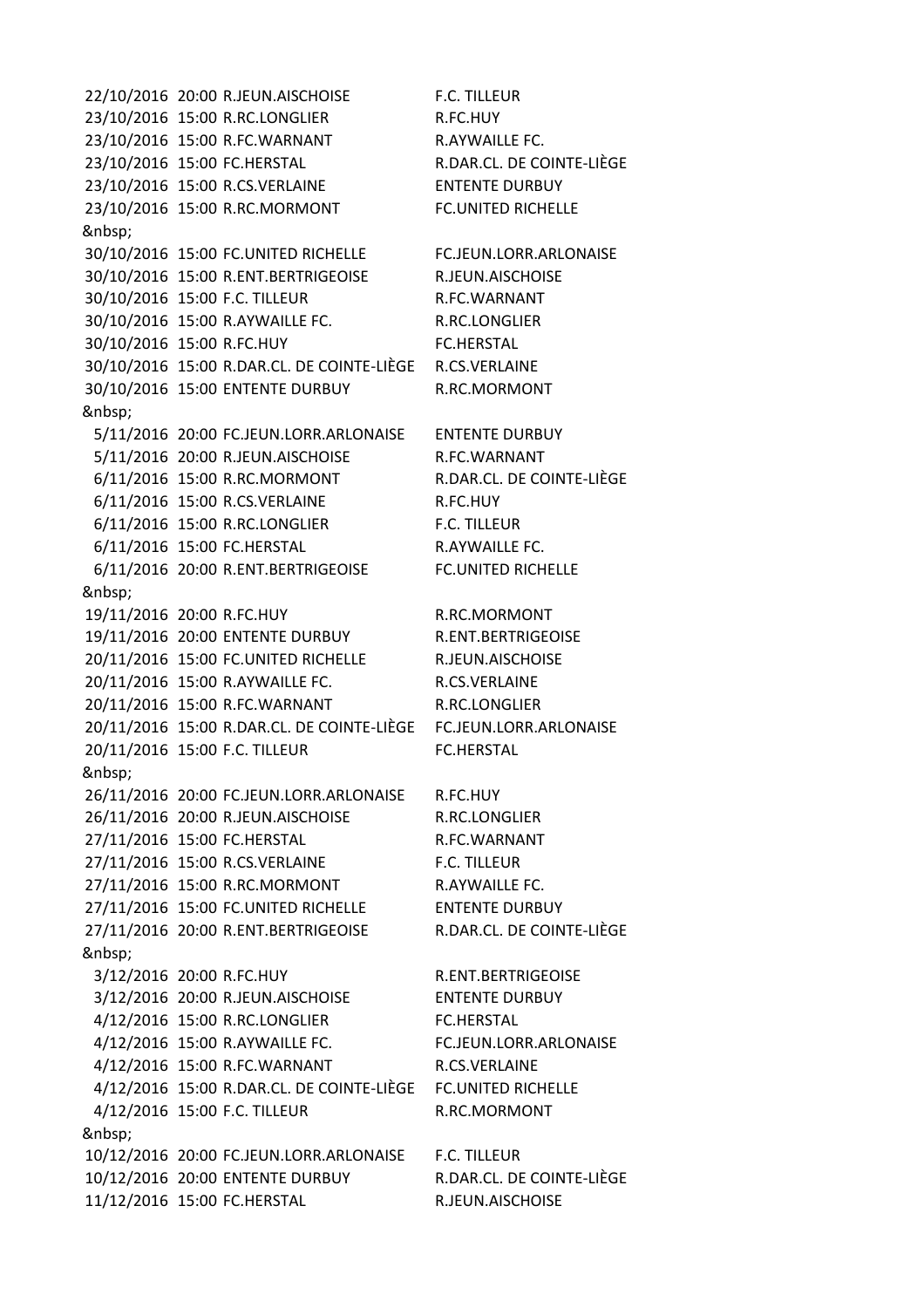11/12/2016 15:00 R.CS.VERLAINE R.RC.LONGLIER 11/12/2016 15:00 R.RC.MORMONT R.FC.WARNANT 11/12/2016 15:00 FC.UNITED RICHELLE R.FC.HUY 11/12/2016 20:00 R.ENT.BERTRIGEOISE R.AYWAILLE FC. 17/12/2016 20:00 FC.JEUN.LORR.ARLONAISE R.FC.WARNANT 17/12/2016 20:00 ENTENTE DURBUY R.FC.HUY 18/12/2016 15:00 FC.UNITED RICHELLE R.AYWAILLE FC. 18/12/2016 15:00 R.CS.VERLAINE FC.HERSTAL 18/12/2016 15:00 R.RC.MORMONT R.RC.LONGLIER 18/12/2016 20:00 R.ENT.BERTRIGEOISE F.C. TILLEUR 18/12/2016 15:00 R.DAR.CL. DE COINTE-LIÈGE R.JEUN.AISCHOISE 14/01/2017 20:00 R.FC.HUY R.DAR.CL. DE COINTE-LIÈGE 14/01/2017 20:00 R.JEUN.AISCHOISE R.CS.VERLAINE 15/01/2017 15:00 R.FC.WARNANT R.ENT.BERTRIGEOISE 15/01/2017 15:00 R.RC.LONGLIER FC.JEUN.LORR.ARLONAISE 15/01/2017 15:00 FC.HERSTAL R.RC.MORMONT 15/01/2017 15:00 R.AYWAILLE FC. ENTENTE DURBUY 15/01/2017 15:00 F.C. TILLEUR FC.UNITED RICHELLE 22/01/2017 14:30 R.FC.HUY R.JEUN.AISCHOISE 22/01/2017 14:30 FC.JEUN.LORR.ARLONAISE FC.HERSTAL 22/01/2017 14:30 R.RC.MORMONT R.CS.VERLAINE 22/01/2017 14:30 R.DAR.CL. DE COINTE-LIÈGE R.AYWAILLE FC. 22/01/2017 14:30 ENTENTE DURBUY F.C. TILLEUR 22/01/2017 14:30 FC.UNITED RICHELLE R.FC.WARNANT 22/01/2017 14:30 R.ENT.BERTRIGEOISE R.RC.LONGLIER 4/02/2017 20:00 R.JEUN.AISCHOISE R.RC.MORMONT 5/02/2017 15:00 R.AYWAILLE FC. R.FC.HUY 5/02/2017 15:00 R.CS.VERLAINE FC.JEUN.LORR.ARLONAISE 5/02/2017 15:00 FC.HERSTAL R.ENT.BERTRIGEOISE 5/02/2017 15:00 R.RC.LONGLIER FC.UNITED RICHELLE 5/02/2017 15:00 R.FC.WARNANT ENTENTE DURBUY 5/02/2017 15:00 F.C. TILLEUR R.DAR.CL. DE COINTE-LIÈGE 11/02/2017 20:00 R.FC.HUY F.C. TILLEUR 11/02/2017 20:00 FC.JEUN.LORR.ARLONAISE R.RC.MORMONT 11/02/2017 20:00 ENTENTE DURBUY R.RC.LONGLIER 12/02/2017 15:00 R.AYWAILLE FC. R.JEUN.AISCHOISE 12/02/2017 15:00 FC.UNITED RICHELLE FC.HERSTAL 12/02/2017 20:00 R.ENT.BERTRIGEOISE R.CS.VERLAINE 12/02/2017 15:00 R.DAR.CL. DE COINTE-LIÈGE R.FC.WARNANT 18/02/2017 20:00 R.JEUN.AISCHOISE FC.JEUN.LORR.ARLONAISE 19/02/2017 15:00 R.RC.MORMONT R.ENT.BERTRIGEOISE 19/02/2017 15:00 R.FC.WARNANT R.FC.HUY 19/02/2017 15:00 FC.HERSTAL ENTENTE DURBUY 19/02/2017 15:00 R.CS.VERLAINE FC.UNITED RICHELLE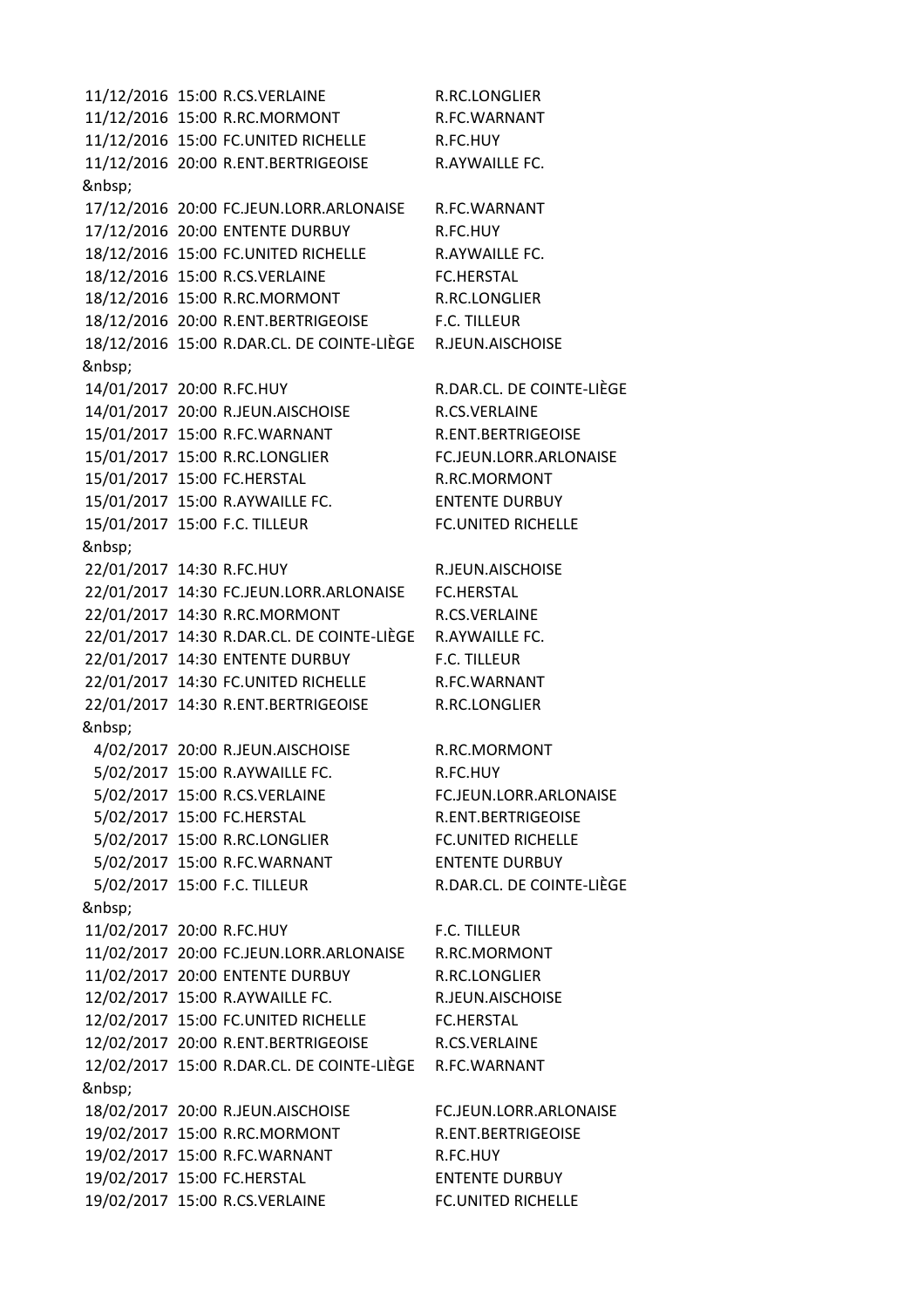19/02/2017 15:00 R.RC.LONGLIER R.DAR.CL. DE COINTE-LIÈGE 19/02/2017 15:00 F.C. TILLEUR R.AYWAILLE FC. 4/03/2017 20:00 R.FC.HUY R.RC.LONGLIER 4/03/2017 20:00 ENTENTE DURBUY R.CS.VERLAINE 5/03/2017 15:00 FC.UNITED RICHELLE R.RC.MORMONT 5/03/2017 15:00 R.AYWAILLE FC. R.FC.WARNANT 5/03/2017 20:00 R.ENT.BERTRIGEOISE FC.JEUN.LORR.ARLONAISE 5/03/2017 15:00 F.C. TILLEUR R.JEUN.AISCHOISE 5/03/2017 15:00 R.DAR.CL. DE COINTE-LIÈGE FC.HERSTAL 11/03/2017 20:00 FC.JEUN.LORR.ARLONAISE FC.UNITED RICHELLE 11/03/2017 20:00 R.JEUN.AISCHOISE R.ENT.BERTRIGEOISE 12/03/2017 15:00 R.RC.LONGLIER R.AYWAILLE FC. 12/03/2017 15:00 FC.HERSTAL R.FC.HUY 12/03/2017 15:00 R.CS.VERLAINE R.DAR.CL. DE COINTE-LIÈGE 12/03/2017 15:00 R.FC.WARNANT F.C. TILLEUR 12/03/2017 15:00 R.RC.MORMONT ENTENTE DURBUY 25/03/2017 20:00 R.FC.HUY R.CS.VERLAINE 25/03/2017 20:00 ENTENTE DURBUY FC.JEUN.LORR.ARLONAISE 26/03/2017 15:00 R.AYWAILLE FC. FC.HERSTAL 26/03/2017 15:00 FC.UNITED RICHELLE R.ENT.BERTRIGEOISE 26/03/2017 15:00 R.FC.WARNANT R.JEUN.AISCHOISE 26/03/2017 15:00 R.DAR.CL. DE COINTE-LIÈGE R.RC.MORMONT 26/03/2017 15:00 F.C. TILLEUR R.RC.LONGLIER 1/04/2017 20:00 FC.JEUN.LORR.ARLONAISE R.DAR.CL. DE COINTE-LIÈGE 1/04/2017 20:00 R.JEUN.AISCHOISE FC.UNITED RICHELLE 2/04/2017 15:00 R.CS.VERLAINE R.AYWAILLE FC. 2/04/2017 15:00 R.RC.LONGLIER R.FC.WARNANT 2/04/2017 15:00 FC.HERSTAL F.C. TILLEUR 2/04/2017 15:00 R.RC.MORMONT R.FC.HUY 2/04/2017 20:00 R.ENT.BERTRIGEOISE ENTENTE DURBUY 8/04/2017 20:00 R.FC.HUY FC.JEUN.LORR.ARLONAISE 8/04/2017 20:00 ENTENTE DURBUY FC.UNITED RICHELLE 9/04/2017 15:00 R.AYWAILLE FC. R.RC.MORMONT 9/04/2017 15:00 R.RC.LONGLIER R.JEUN.AISCHOISE 9/04/2017 15:00 R.FC.WARNANT FC.HERSTAL 9/04/2017 15:00 F.C. TILLEUR R.CS.VERLAINE 9/04/2017 15:00 R.DAR.CL. DE COINTE-LIÈGE R.ENT.BERTRIGEOISE 23/04/2017 15:00 FC.JEUN.LORR.ARLONAISE R.AYWAILLE FC. 23/04/2017 15:00 R.RC.MORMONT F.C. TILLEUR 23/04/2017 15:00 R.CS.VERLAINE R.FC.WARNANT 23/04/2017 15:00 R.ENT.BERTRIGEOISE R.FC.HUY 23/04/2017 15:00 FC.UNITED RICHELLE R.DAR.CL. DE COINTE-LIÈGE 23/04/2017 15:00 FC.HERSTAL R.RC.LONGLIER 23/04/2017 15:00 ENTENTE DURBUY R.JEUN.AISCHOISE